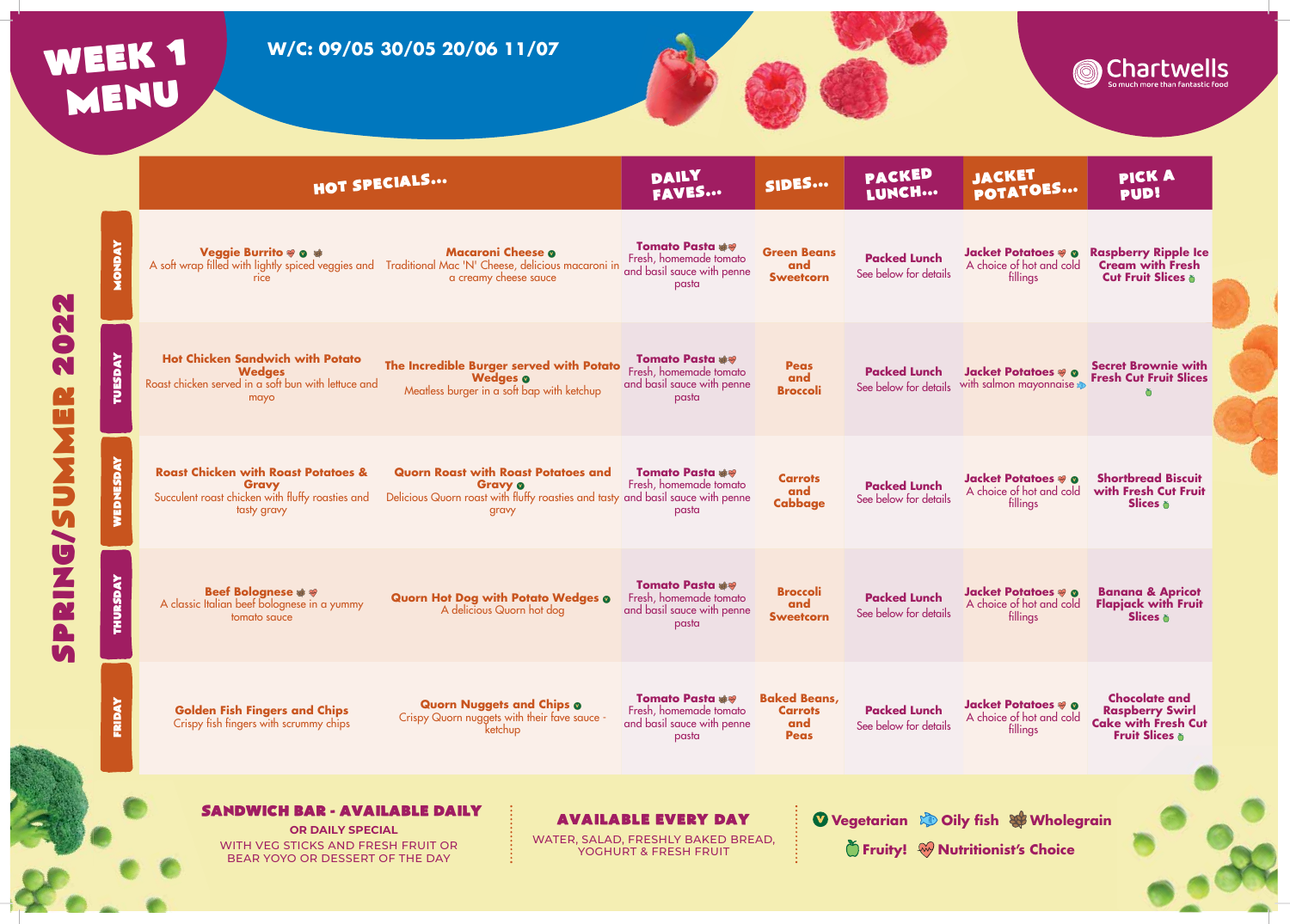## WEEK 2

 $\mathbf{R}$ 

 $\bullet$ 

|                                                                                                                     |                       | HOT SPECIALS                                                                                                                                                             |                                                                                                                                           | DAILY<br><b>FAVES</b>                                                                     | SIDES                                                       | <b>PACKED</b><br>LUNCH                                                                 | JACKET<br><b>POTATO</b>                             |
|---------------------------------------------------------------------------------------------------------------------|-----------------------|--------------------------------------------------------------------------------------------------------------------------------------------------------------------------|-------------------------------------------------------------------------------------------------------------------------------------------|-------------------------------------------------------------------------------------------|-------------------------------------------------------------|----------------------------------------------------------------------------------------|-----------------------------------------------------|
| N                                                                                                                   | <b><i>ANGHON</i></b>  | Veggie Bolognese o * *<br>Yummy veggie Bolognese with pasta                                                                                                              | Cheese and Tomato Pizza o *<br>Cheesy tomato topped pizza slice                                                                           | <b>Tomato Pasta **</b><br>Fresh, homemade tomato<br>and basil sauce with penne<br>pasta   | <b>Carrots</b><br>and<br><b>Sweetcorn</b>                   | <b>Packed Lunch</b><br>See below for details                                           | <b>Jacket Potato</b><br>A choice of hot<br>fillings |
| N<br>$\bullet$<br>N<br>$\mathbf{\Omega}$<br>M<br>X<br>D<br>M<br>J<br>$\overline{\mathbf{z}}$<br>$\overline{\alpha}$ | <b>TUESDAY</b>        | <b>Allegra's Asian Sticky Noodles</b><br>Chicken and vegetables in sweet sauce with noodle Delicious sheets of pasta layered with veggies and and basil sauce with penne | Vegetable Lasagne with a Garlic & Herb<br><b>Bread Wedge * 0</b><br>tomato sauce                                                          | <b>Tomato Pasta **</b><br>Fresh, homemade tomato<br>pasta                                 | <b>Broccoli</b><br>and<br><b>Peas</b>                       | <b>Packed Lunch</b><br>See below for details                                           | <b>Jacket Potato</b><br>A choice of hot<br>fillings |
|                                                                                                                     | WEDNESDAY             | <b>Roast Turkey with Roast Potatoes &amp;</b><br>Gravy<br>Roast turkey with fluffy roasties and tasty gravy                                                              | <b>Creamy Vegetable Pie with Roast</b><br><b>Potatoes and Gravy o</b><br>Creamy vegetable pie with a cheesy shortcrust<br>topper          | <b>Tomato Pasta ##</b><br>Fresh, homemade tomato<br>and basil sauce with penne<br>pasta   | <b>Cabbage</b><br>and<br><b>Carrots</b>                     | <b>Packed Lunch</b><br>See below for details                                           | <b>Jacket Potato</b><br>A choice of hot<br>fillings |
|                                                                                                                     | <b><i>AVGSBAH</i></b> | <b>Cottage Pie ®</b><br>Home cooked minced beef with a crispy potato<br>topping                                                                                          | <b>Veggie Balls in Tomato Sauce with Pasta</b><br>Delicious veggie balls in a tasty tomato sauce with and basil sauce with penne<br>pasta | <b>Tomato Pasta #</b><br>Fresh, homemade tomato<br>pasta                                  | <b>Green Beans</b><br>and<br><b>Sweetcorn</b>               | <b>Packed Lunch</b><br>See below for details                                           | <b>Jacket Potato</b><br>A choice of hot<br>fillings |
|                                                                                                                     | FRIDAY                | <b>Golden Fish Fingers and Chips</b><br>Crispy fish fingers with scrummy chips                                                                                           | The Incredible Burger served with Chips<br>Meatless burger in a soft bap with ketchup                                                     | <b>Tomato Pasta **</b><br>Fresh, homemade tomato<br>and basil sauce with penne<br>pasta   | <b>Baked Beans,</b><br><b>Carrots</b><br>and<br><b>Peas</b> | <b>Packed Lunch</b><br>See below for details                                           | <b>Jacket Potato</b><br>A choice of hot<br>fillings |
|                                                                                                                     |                       | SANDWICH BAR - AVAILABLE DAILY<br><b>OR DAILY SPECIAL</b><br>WITH VEG STICKS AND FRESH FRUIT OR<br>BEAR YOYO OR DESSERT OF THE DAY                                       |                                                                                                                                           | <b>AVAILABLE EVERY DAY</b><br>WATER, SALAD, FRESHLY BAKED BREAD,<br>YOGHURT & FRESH FRUIT |                                                             | Vegetarian & Oily fish & V<br><b>The Final Property: 4 September 10 September 2015</b> |                                                     |

**Somuch more than fantastic food** 

#### **Vegetarian Oily fish Wholegrain**

**Tritionist's Choice** 

### WEEK 2 **W/C: 25/04 16/05 06/06 27/06 18/07**



| JACKET<br><b>POTATOES</b>                                   | PICK A<br><b>PUD!</b>                                                                  |  |
|-------------------------------------------------------------|----------------------------------------------------------------------------------------|--|
| Jacket Potatoes @ @<br>A choice of hot and cold<br>fillings | <b>Flapjack with Fresh</b><br><b>Cut Fruit Slices &amp; &amp;</b>                      |  |
| Jacket Potatoes % o<br>A choice of hot and cold<br>fillings | <b>Peach Shortbread</b><br><b>Pudding with</b><br>Custard &                            |  |
| Jacket Potatoes % o<br>A choice of hot and cold<br>fillings | <b>Crunchy Chocolate</b><br><b>Biscuit with Fresh</b><br><b>Cut Fruit Slices &amp;</b> |  |
| Jacket Potatoes % o<br>A choice of hot and cold<br>fillings | <b>Fruity Chocolate</b><br><b>Brownie with Fresh</b><br><b>Cut Fruit Slices &amp;</b>  |  |
| Jacket Potatoes @ @<br>A choice of hot and cold<br>fillings | <b>Vanilla Ice Cream</b><br>with Fresh Cut Fruit<br><b>Slices &amp;</b>                |  |
|                                                             |                                                                                        |  |